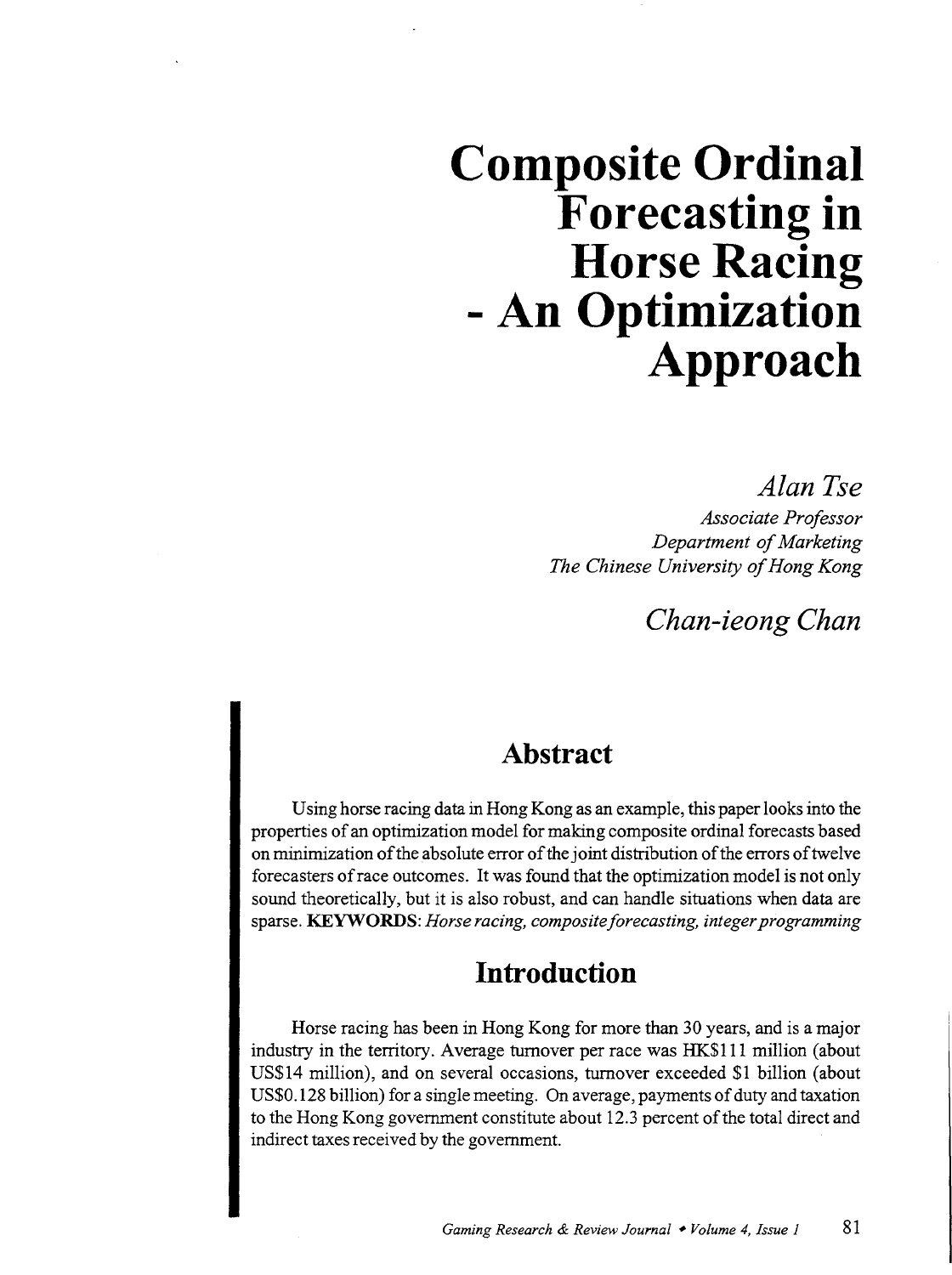The horse racing industry is a rapidly growing industry. The annual growth rate of betting turnover in the years from 1988 to now is about 20%. Nowadays,

there are at least 12 newspapers devoted solely to horse racing. In fact, it is one of the most popular hobbies among people in Hong Kong.

Given that horseracing is such a big and growing industry in Hong Kong, it is of practical and academic importance to look into the problem of determining the best bet in a race. In general, punters would bet based on the tips provided by newspapers, although some might perform analyses looking at variables like the previous performance of the horse, the

**Given that horseracing is such a big and growing industry in Hong Kong, it is of practical and academic importance to look into the problem of determining the best bet in a race.** 

current status of the horse, and so on. However, the latter approach would be very difficult for an average laymen punter because of the huge number of variables and the technicalities involved. Hence, the newspaper is a major source of information for a punter when placing a bet. The decision problem therefore becomes:

1. How should we use the forecasts made by the newspapers? What are the mathematical issues involved since all these forecasts are ordinal forecasts?

2. Should we somehow combine the forecasts of all the newspapers, or should we ignore some of them?

3. If we are to combine the forecasts, how should we weigh the individual forecasts to come up with a composite forecast the error of which would be minimized?

To address the above important issues, the authors constructed a model based on an optimization algorithm that attempts to provide an optimal composite forecast based on a weighted average of individual forecasts. The distinguishing feature of the model is that it accepts ordinal rankings as input and produces an ordinal forecast. In addition, the model is capable of determining the optimal number of forecasters to be included in the composite forecast.

## **Models of Composite Forecasting**

In the horse racing decision-making situation, information can be obtained from various sources. This information can be analyzed using systematic techniques based on mathematical models. Intuitively, a better forecast could be obtained by combining the forecasts made by a number of individual forecasters (Batchelor & Dua, 1995). Lots of studies have been done on combining forecasts to improve prediction accuracy. Barnard (1963) found that a simple average of individual forecasts outperformed the individual components. Bates and Granger ( 1969) studied how the weights should be optimally allocated to the individual components. Newbold and Granger (1974) and Bates and Granger (1969) have shown that combining forecasts usually provides a result that is superior to individual forecasts. Mahmound (1984) provided an extensive review of composite forecasting.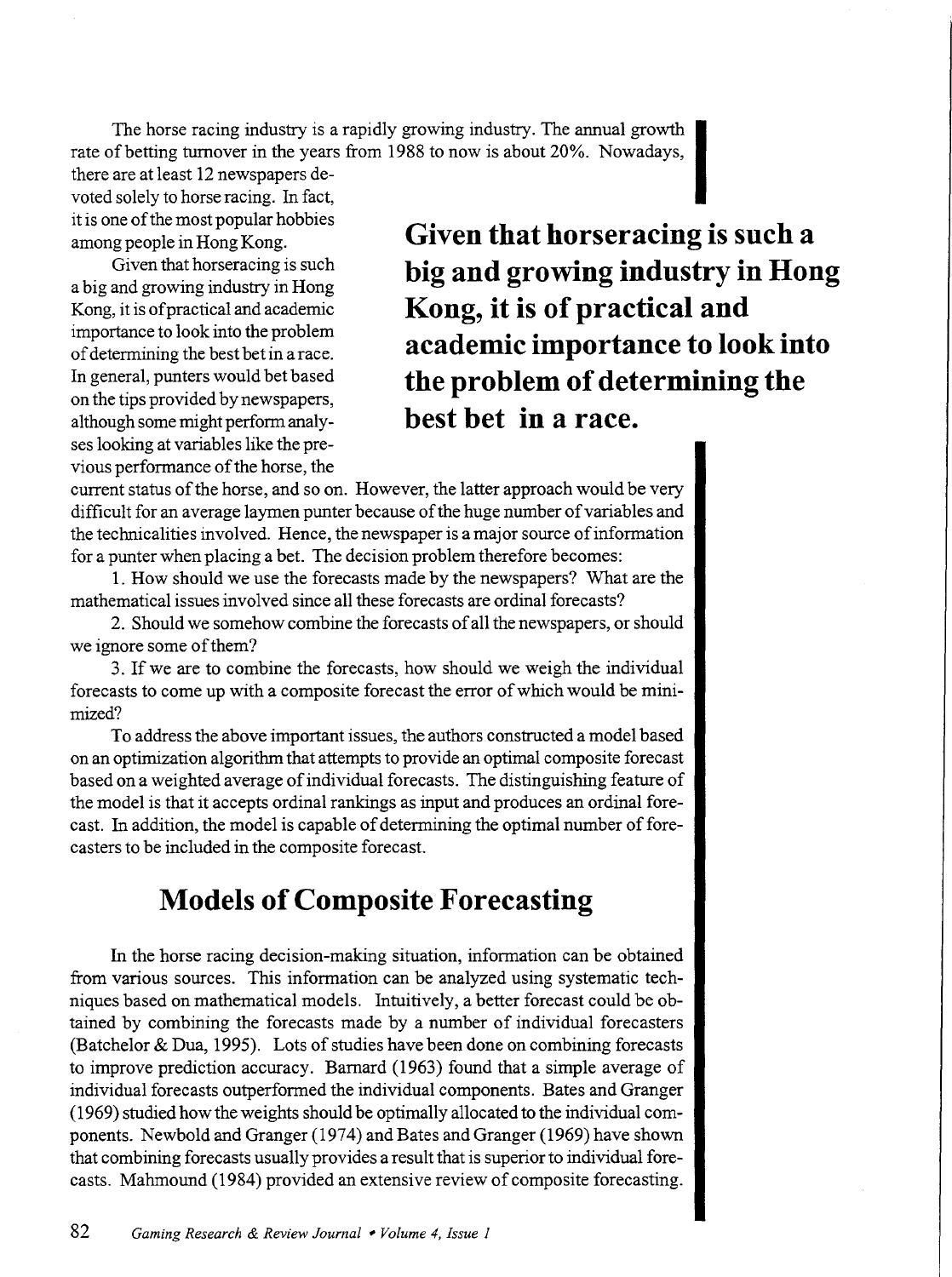As a practical example, Newbold and Zumwalt (1987) found that combined forecasting gives better prediction for earnings per share of utility stock.

Several criteria can affect the choice of a composite model (Moriarty, 1990; Chandrasekharan, Moriarty & Wright, 1994; Harvey, Leybourne & Newbold, 1998). First, the model must be robust so that it is not affected by extreme observations in the data. Second, implementation of the model must be easy. Third, it must allow maximum likelihood estimation of the parameters. Fourth, the model must accommodate situations of small sample size. In the sequel, the major composite models are reviewed using the above criteria and justifications are provided for the development of the author's model.

#### **Equally Weighted Approach**

The simplest approach is to take the arithmetic average of the individual forecasts. It has been found that the approach produces estimates that are robust and accurate in many decisional problems (Makridakis & Winkler, 1983; Figlewski & Urich, 1984; Clement & Winkler, 1986).

The problem with the approach is it does not have any theoretical backing. Furthermore, it does not allow a decision-maker to make use of available information to improve the forecast. In fact, Ashton and Ashton (1985), Makridakis and Winkler (1983) and Clement and Winkler (1986) have shown that incorporation of a less accurate forecast would degrade the performance of this approach. In fact, the method represents only an ad hoc approach towards composite forecasting.

#### **Minimization of Error Approach**

This approach represents a group of methods that minimize forecast errors which follow an assumed distribution, and which takes into consideration the dependencies among, as well as the accuracy of, the models (Newbold & Granger, 1974; Winkler, 1981). Typical approaches include:

#### **The Bayesian Approach**

A composite forecast was developed by Morris (1973) using a Bayesian approach by assuming that the errors follow a multivariate normal distribution, and imposing the constraint that the sum of the weights of the individual forecaster add up to one. The advantage ofthe approach is that it rewards accurate and independent models (Freeling, 1981). The problem with the model is that negative weights may appear which are counter-intuitive. Another problem is that the performance of the model is generally disappointing (Gupta & Wilton, 1987).

#### **Regression Approach**

Basically, the regression approach (Aksu& Gunter, 1992; Harvey, Leybourne & Newbold, 1998) looked at the composite forecasting problem as estimating the coefficients or weights attached to each individual forecaster using the individual forecasts as the independent variables and the actual results of the race as the de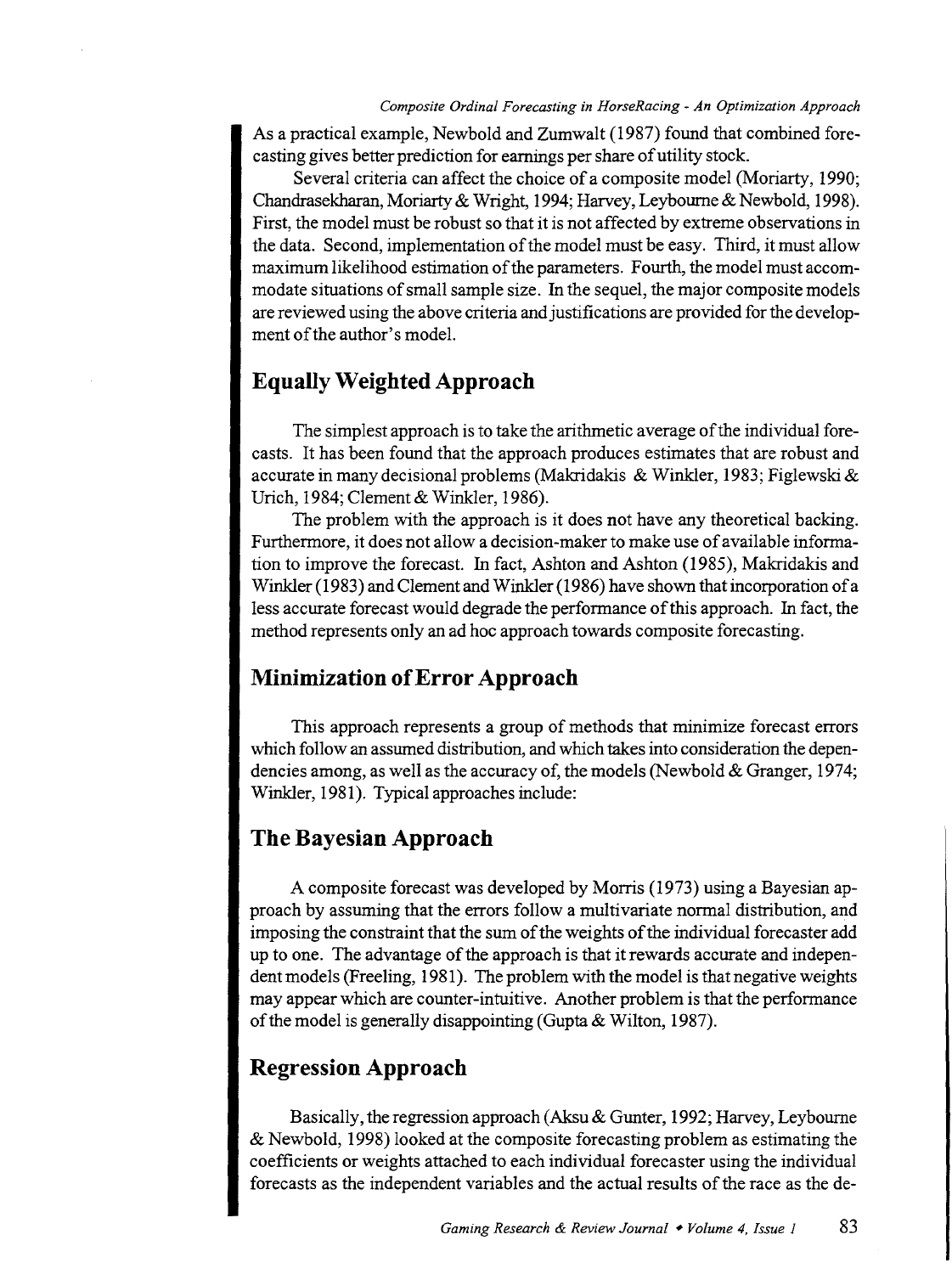pendent variable. This approach is somewhat ad hoc because all the data involved are ordinal data. The assignment of numerical values, such as 1 for the best bet, 2 for the second best bet and so on are arbitrary. In general, the normality assumption required for the error terms will be violated.

An alternative to bypass the ordinal forecasting problem is to use payoff data instead of the ordinal forecasts and race results. Nevertheless, this approach is problematic because the regression problem will then be turned into a problem of estimating the payoffs of the individual forecasters.

In general, the regression approach is not robust because the minimization of the square of

**Although tracks in Hong Kong pay based on the first three places, for simplicity only forecasts that predict accurately the first two places are included in estimating the weights of importance of forecasters.** 

the error term will inevitably lead to estimators that are strongly affected by extreme observations. Other reasons for non-robustness are data scarcity, instability or nonstationarity (Bunn, 1975; Dickinson, 1975; Newbold & Granger, 1974). Although the implementation of the model is relatively easy, maximum likelihood estimation of the model is not possible. Meanwhile, a large sample is required for this approach to work, and its performance has often been outperformed by the equally weighted approach (Gupta & Wilton, 1987).

#### **Outperformance Approach**

The outperformance approach (Bunn, 1975) weights a model by the proportion of times the model has outperformed all others to date. Although the model is simple, the only information it uses to update the priors is the performance of the single model compared to all the others, and it does not record by how much one model is better than the others (Gupta & Wilton, 1987). More importantly, the weights are found to be unstable because of the pairwise comparison rule used (Gupta & Wilton, 1987).

#### **The Odds-Matrix Method**

The Odds-Matrix method (Gupta & Wilton, 1987) uses a matrix of pairwise odds on performance to derive the weights. The method is simple, robust, permits updating of the weights, and does not require a lot of data. However, the approach is rather ad hoc without sound theoretical backing, especially when experts had to derive the odds themselves given little past information available.

### **Majority Rule Approach**

A simple approach to combining forecasts is to select the horse tipped by most forecasters. This approach, however, cannot guarantee that the composite forecast has the minimum error. In fact, very often, consensus does not exist. The model is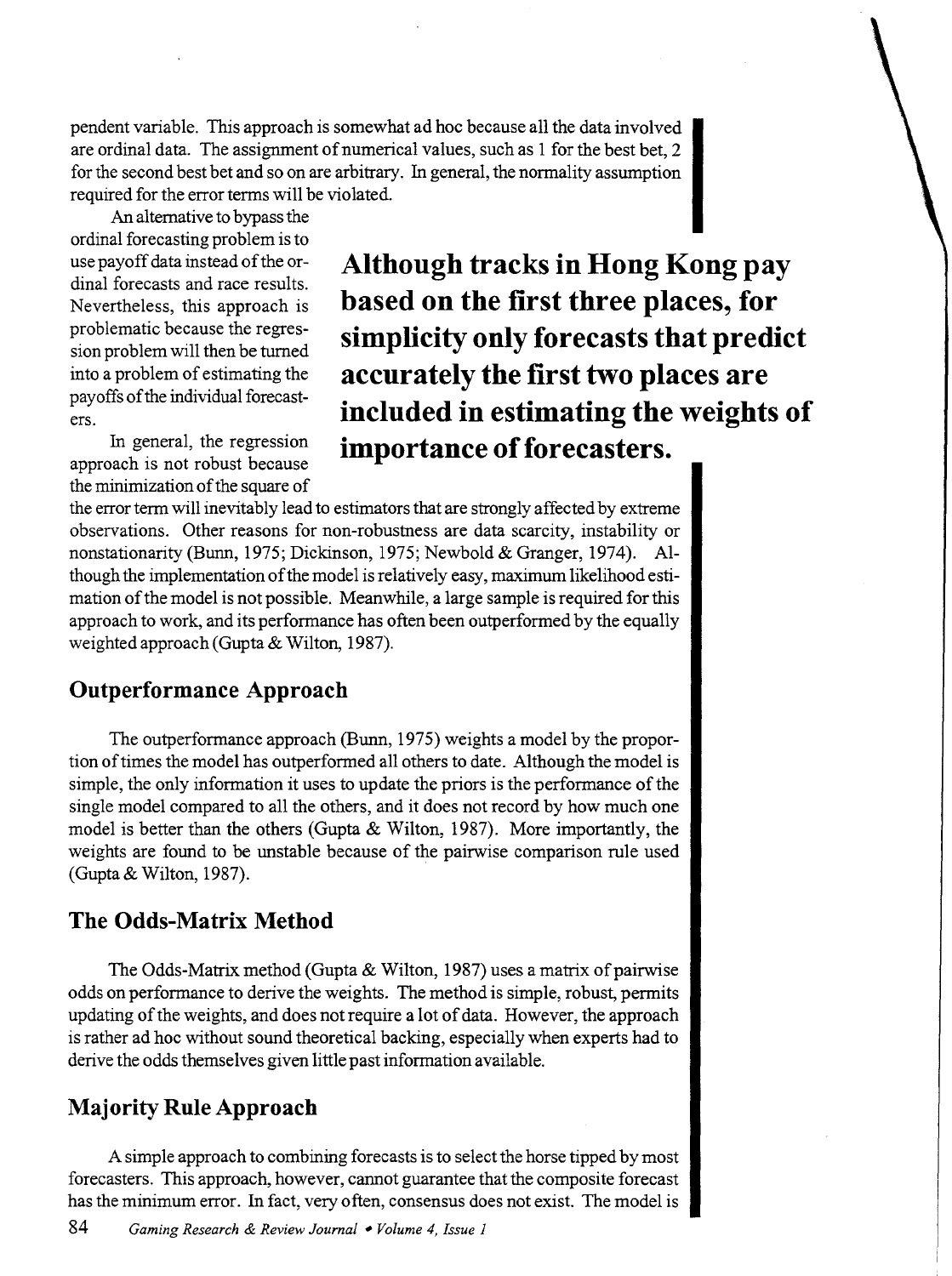ad hoc and does not allow maximum likelihood estimation of the parameters. Finally, the robustness of the approach is doubtful.

Taking into account the limitations of the various models described above, the following optimization model is devised that attempts to produce a composite forecast that is robust, accepts ordinal input data, requires little input information and allows maximum likelihood estimation of parameters.

## **The Optimization Model**

The following notations were used in the formulation of the model:

1. Subscript i indexes for the horse,  $i = 1, \ldots, h;$ 

2. Subscript j indexes for the forecaster,  $j = 1, \ldots, j$ ;

3. Subscript g indexes for the race,  $g = 1, \dots, m$ ;

4.  $R_{\mu}$  is the forecasted rank assigned to horse i by forecaster j for race g. It can take one of the following three values:

 $_{\circ}R_{\rm ii} = 1$  if i is the first ranked horse in j's forecast;

 $\mu_{\text{H}}^{\text{S}} = 2$  if i is the second ranked horse in j's forecast; and

 $R_{ij} = 3$  if otherwise.

 $R_{\rm F}$ , is the actual ranking of horse i in race g. Since the newspapers only report the first three ranked horses,  $_R_{\rm R}$  can take three values only (that is, 1, 2, and 3 as  $_{e}R_{ii}$ ).

Although tracks in Hong Kong pay based on the first three places, for simplicity only forecasts that predict accurately the first two places are included in estimating the weights of importance of forecasters. This makes the computation a lot less tedious and the program much smaller in size.

The constructs used by the authors in the model are as follows:

1.  $w_i$  is the weight of importance of forecaster j;

2.  $\vec{P}_{ii}$  is the score assigned to horse i by forecaster j for race g such that lu > li'i if gRii < gRi'i ........................ (1)

3.  $_{g}S_{i}$  is the combined score assigned to horse i for race g defined as:

 $S_i = w_{i*_2}P_{ii}$ ........................ (2)

Given  ${}_{s}R_{i}$  for  $g = 1, ..., m$  and  $i = 1, ..., h$ , the winning horses are known in each race. For a particular g, we have:

> ${}_{\mathbf{g}}\mathbf{S}_{i} - {}_{\mathbf{g}}\mathbf{S}_{i'} + {}_{\mathbf{g}}\varepsilon_{1} \geq 0$  $\int_{g}^{S} S_{i} - S_{i} + S_{j} + S_{j} \varepsilon_{2} \ge 0$ ....................... (3)  ${}_{g}S_{i} - {}_{g}S_{i1'} + {}_{g}\varepsilon_{h-1} \geq 0$

where  ${}_{e} \varepsilon_{d}$  is the noise term not captured in the model.

Let the  $\varepsilon$ s be independent and follow a Laplace distribution with mean zero and variance equal to a constant  $\sigma$ . Then,

$$
f_{\text{L}_g} \varepsilon_d
$$
) = (1/2a) exp $(-|_{g} \varepsilon_d | 2a)$  where  $\sigma^2 = 2a^2$  .... (4)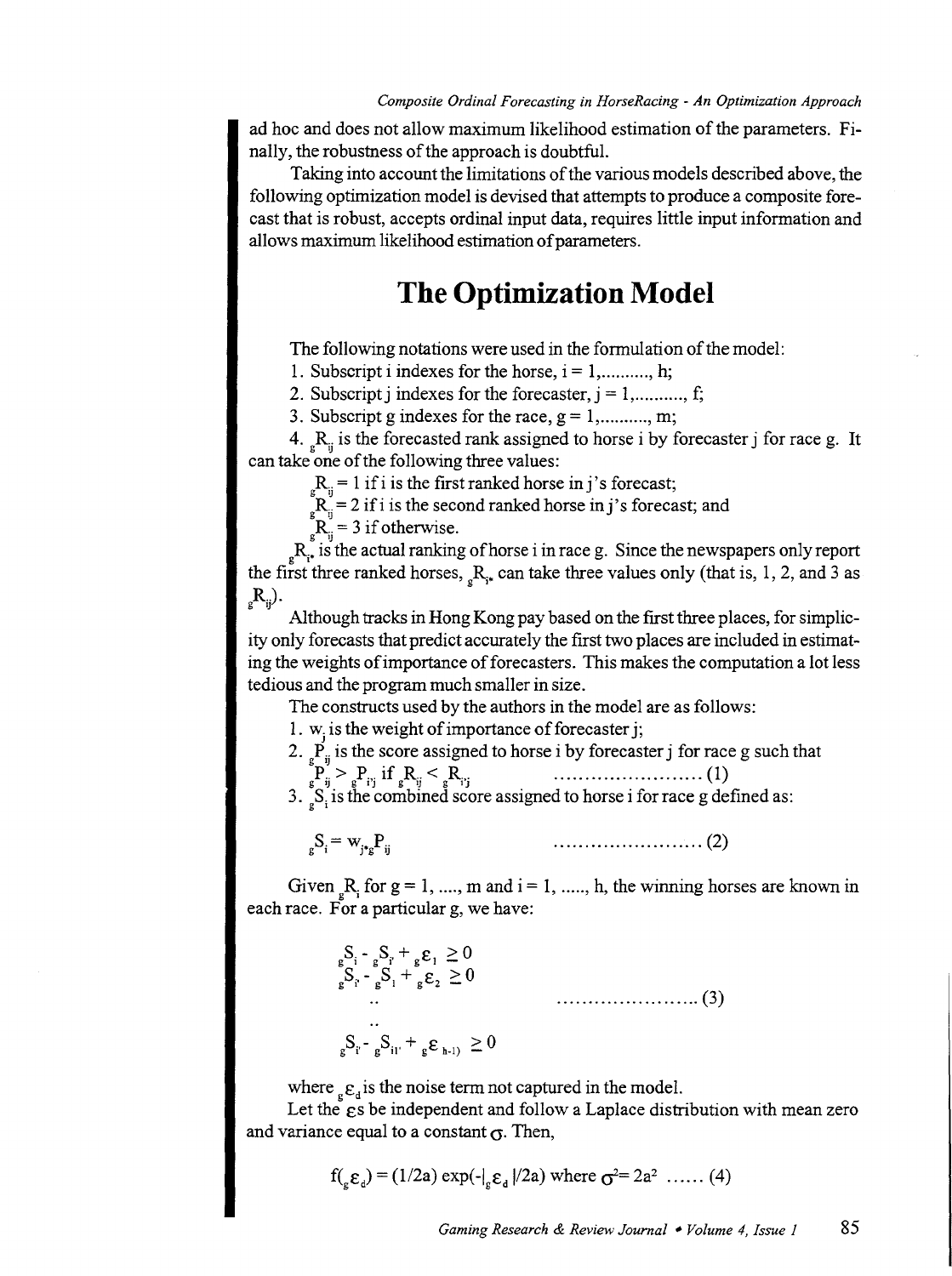Then the joint likelihood function is given by L where:

L = n(1/2a)m<f-l) exp(l g£dl/2a) ....................... (5)

Therefore, maximizing the joint likelihood function is equivalent to minimizing the sum of absolute error. That is, formulating in the form of an optimization problem, we have the following objective function and constraints:

Objective function:  $min | g_{\mathcal{E}}d|$ 

such that:<br> ${}_{g}S_{i} - {}_{g}S_{i} + {}_{g}E_{1} \ge 0$ <br> ${}_{g}S_{i} - {}_{g}S_{1} + {}_{g}E_{2} \ge 0$ ············ (6)

$$
\mathbf{g}_{\mathbf{w}_1}^{\mathbf{S}_r - \mathbf{g}_{\mathbf{u}_1}^{\mathbf{S}_r + \mathbf{g}_{\mathbf{u}_2}^{\mathbf{S}_r + \mathbf{g}_{\mathbf{u}_2}^{\mathbf{g}_{\mathbf{u}_1}}} = 0
$$
  
 
$$
\mathbf{w}_1 + \mathbf{w}_2 + \dots + \mathbf{w}_r = 1
$$

However, since if  ${}_{g}S_{i}$  -  ${}_{g}S_{i}$  is positive,  ${}_{g}\varepsilon_{d}$  will be set to be zero by the minimization algorithm, and when  $s_i$ ,  $s_i$ , is negative,  $s_{\rm g}$  will always be positive, the model can be simplified as below:

 $\int_{g}^{g^{-1}} s \cdot \int_{g}^{g^{-1}} s \cdot \int_{g}^{g^{-1}} \cdot \frac{g}{g} \cdot \frac{g}{g} = 0$ 

Objective function:  $\min$  g<sub> $\epsilon$ </sub>d such that:  ${}_{g}S_{i} - {}_{g}S_{i} + {}_{g}\varepsilon_{1} \ge 0$ 

| $S_{g}S_{i} - S_{i1'} + S_{i}S_{h-1} \geq 0$<br>$W_{1} + W_{2} + \dots + W_{f} = 1$ |  |
|-------------------------------------------------------------------------------------|--|

To solve the problem of selecting forecasters, the following constraints can be added:

> $W_1 \leq I_1$  $w_2 \leq I_2$  $w_f \leq I_f$ ....................... (8)

............ (7)

where  $I_1$ , ....,  $I_f$  are integer variables (that is, 0 or 1) representing the f forecasters; and

$$
I_1 + I_2 + \dots + I_f = C \qquad \qquad \dots \dots \dots \dots \dots \dots \dots \tag{9}
$$

Hence, by varying C from 1 to f, we can select the optimal number of forecasters that minimize the sum of absolute errors.

As far as the implementation of the model is concerned, we do not have information to identify  $w_i$  and  $P_{ii}$  given only  ${}_{R}R_{ii}$  and  ${}_{R}R_{i*}$ . Therefore, to avoid overparameterization, the following simple scale was used. That is:

 $_{g}P_{ij} = 1$  if forecaster j ranks horse i to be number 1;

 $= 2$  if forecaster j ranks horse i to be number 2 and

 $= 3$  if otherwise.

Of course, there are other possible scales for  $P_{\rm ii}$ . Nevertheless, by assuming that these different scales are linear combinations of one another, the scale used will not affect the validity of the model.

The optimization model detailed above should perform better than the other models for the following reasons. First, the model is a very robust model because it assumes that the error terms follow a Laplace distribution. It will not be affected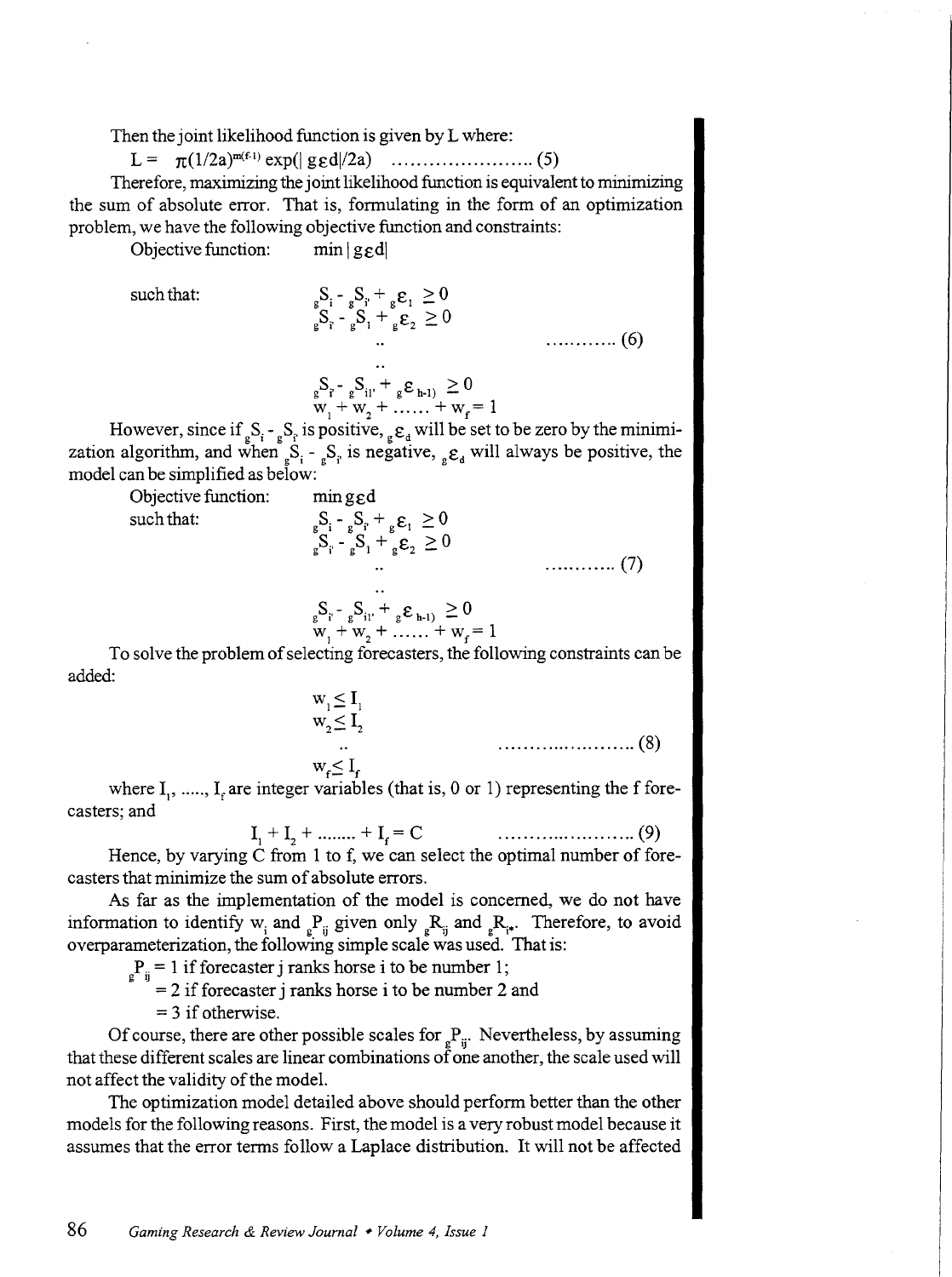#### *Composite Ordinal Forecasting in HorseRacing- An Optimization Approach*

greatly by extreme observations, instability of the dependent variable and redundancy of information sets (Moriarty, 1990). Implementation is also relatively simple using common Linear Programming Algorithms and Mixed Integer Algorithms. Software for implementing these algorithms is available and familiar to most researchers. Furthermore, the model also allows maximum likelihood estimation of the parameters. Finally, the model uses the minimum amount of information, as the only required input are the rankings produced by the forecasters and the racing results in the sample period.

## **Results**

Using the horse racing data in the 1993 race season, the model was implemented using Lindo (Schrage, 1991), an optimization modeling software system, with the results shown in Table 1.

| $\mathbf N$    | w,          | $W_2$               | $W_{3}$ | $\mathbf{w}_4$     | $W_{5}$      | $W_{\epsilon}$ | $\mathbf{w}_q$ | $\mathbf{w}_{\mathbf{z}}$ | $\mathbf{w}_\bullet$ | $W_{10}$    | $\mathbf{w}_{11}$ | $\mathbf{w}_{\mathbf{12}}$ | err     |
|----------------|-------------|---------------------|---------|--------------------|--------------|----------------|----------------|---------------------------|----------------------|-------------|-------------------|----------------------------|---------|
| ı              | $\mathbf 0$ | 1                   | 0       | $\mathbf 0$        | $\mathbf{0}$ | $\circ$        | $\mathbf{0}$   | $\mathbf 0$               | $\mathbf 0$          | 0           | $\mathbf{o}$      | $\mathbf{o}$               | 139.000 |
| $\overline{2}$ | $\mathbf 0$ | $\mathbf 0$         | 0.5     | 0                  | $\circ$      | $\circ$        | 0.5            | $\Omega$                  | 0                    | $\mathbf 0$ | $\mathbf{o}$      | 0                          | 109.000 |
| 3              | 0           | $\mathbf 0$         | 0       | $\circ$            | $\mathbf{0}$ | 0.333          | 0.333          | 0                         | 0                    | 0.333       | $\mathbf 0$       | $\mathbf 0$                | 98.333  |
| 4              | 0           | $\mathsf{o}\xspace$ | 0.25    | $\pmb{\mathsf{0}}$ | $\mathbf 0$  | 0.25           | 0.25           | $\pmb{0}$                 | $\mathbf{0}$         | 0.25        | 0                 | $\pmb{0}$                  | 92.250  |
| 5              | 0           | $\circ$             | 0.2     | 0.2                | $\mathbf{o}$ | 0.2            | 0.2            | $\pmb{0}$                 | 0                    | 0.2         | 0                 | 0                          | 88.800  |
| 6              | 0           | 0.167               | 0.167   | 0.167              | $\mathbf 0$  | 0.167          | 0.167          | $\mathbf 0$               | $\mathbf{o}$         | 0.167       | $\mathbf 0$       | $\mathbf 0$                | 86.333  |
|                | 0           | 0.146               | 0.146   | 0.146              | 0.098        | 0.146          | 0.146          | $\mathsf{o}\,$            | $\mathbf 0$          | 0,171       | $\mathbf 0$       | $\mathbf 0$                | 85.077  |
| 8              | 0           | 0.134               | 0.137   | 0.125              | 0.094        | 0.138          | 0.118          | 0.096                     | 0                    | 0.159       | $\mathbf 0$       | 0                          | 84.162  |
| 9              | $\Omega$    | 0.110               | 0.135   | 0.116              | 0.125        | 0,116          | 0.115          | 0.077                     | 0.059                | 0.146       | $\mathbf 0$       | 0                          | 83.687  |
| 10             | 0           | 0.086               | 0.126   | 0.085              | 0.087        | 0.116          | 0.094          | 0.086                     | 0.052                | 0.181       | $\circ$           | 0.086                      | 83.395  |
| 11             | 0.047       | 0.115               | 0.128   | 0.075              | 0.100        | 0.116          | 0.086          | 0.070                     | 0.073                | 0.128       | 0                 | 0.061                      | 83.261  |
| 12             | 0.055       | 0.105               | 0.114   | 0.078              | 0.098        | 0.114          | 0.068          | 0.082                     | 0.060                | 0.141       | 0.042             | 0.042                      | 83.171  |

Table 1. Results of Using the Optimization Model

N is the number of forecasters to be retained in the composite forecasting model. W<sub>i</sub> is the weight assigned to forecaster i in the composite forecasting model. err refers to the forecasting error.

The result shows that the larger the number of forecasters included in the composite forecast, the lower the amount of absolute error. Plotting the absolute error against the number of forecasters as shown in the diagram below, it is clear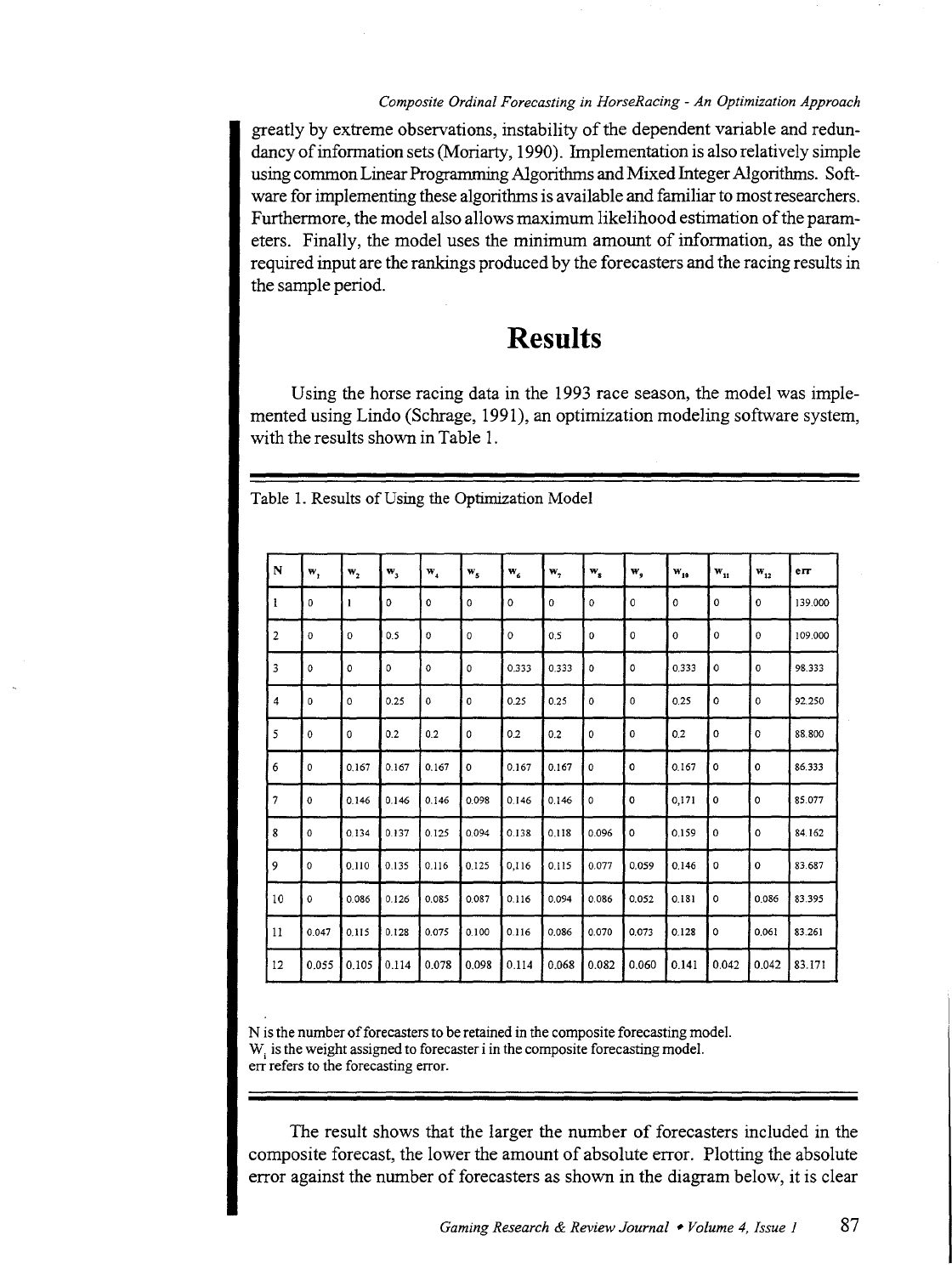





The forecasting error of each individual forecaster is given in Table 2 below. Clearly, the composite forecast is better than each forecaster acting individually, since even the combined forecast of only two forecasters - forecasters three and seven (see Table 1) - lowers the absolute error substantially from 139 to 109.

Table 2. Accuracy of Individual Forecasters

| Forecaster Number                           | Forecasting Error |
|---------------------------------------------|-------------------|
| $\mathbf{1}$<br>$\mathcal{L}^{\mathcal{L}}$ | 155               |
| $\mathbf 2$                                 | 139               |
| $\mathbf 3$                                 | 142               |
| $\overline{\mathbf{4}}$                     | 150               |
| 5                                           | 152               |
| 6                                           | 159               |
| $\overline{7}$                              | $1\,4\,2$         |
| 8                                           | 147               |
| 9                                           | 156               |
| $1\,0$                                      | $1\,4\,7$         |
| $1\,1$                                      | 152               |
| 12                                          | 154               |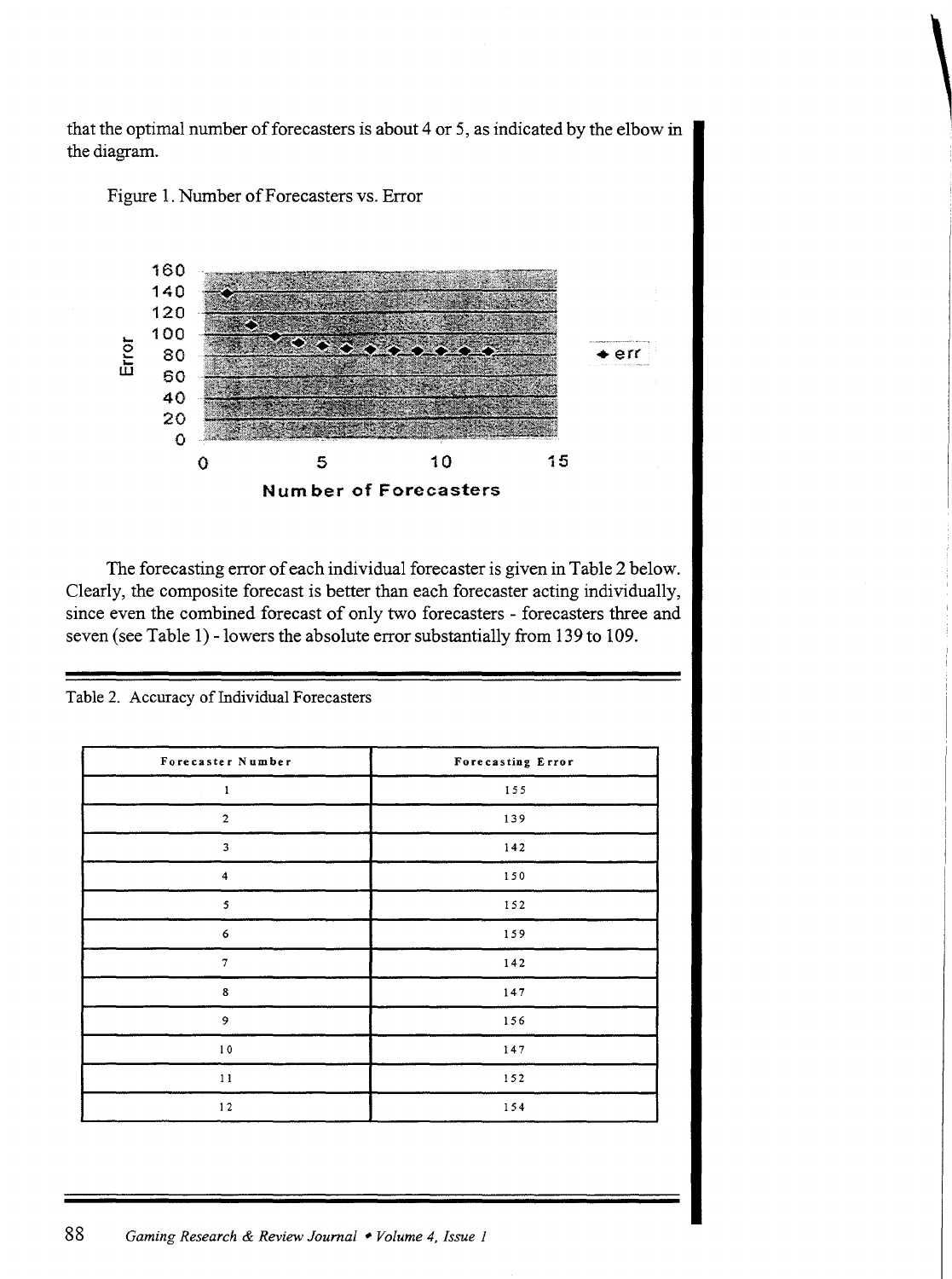*Composite Ordinal Forecasting in HorseRacing- An Optimization Approach* 

## **Discussion**

The results of this research show that the optimization model described in this paper is a good model for predicting the outcome of a horse race. The model is easy to implement, robust and uses very little information.

The area in which the model would be found useful is not restricted to horse racing. Other potential areas of application include for example, forecasting the market price of stocks or other financial instruments and in various gaming situations as well. In general, the model would be very useful for laypersons who do not have the skill or resources to perform the necessary complex analysis needed to come up with a forecast. The model can be applied so long as forecasting data made by other experts are available.

The model will be particularly useful if the forecasters give ordinal forecasts. Most forecasting models available today require interval-scaled data which are very hard to come by in situations like horse racing.

## **References**

- Aksu, C.& S. I. Gunter. (1992). An empirical analysis ofthe accuracy of SA, OLS, ERLS and NRLS combination forecasts. *International Journal of Forecasting, 8* (1), 27-43.
- Ashton, A. H. & R. H. Ashton. (1985). Aggregating subjective forecasts: Some empirical results. *Management Science, 31* (12), 449-508.
- Barnard, G. A. (1963). New methods of quality control. *Journal of the Royal Statistical Society A, 126,* 255-9.
- Batchelor, R. & P. Dua (1995). Forecaster diversity and the benefits of combining forecasts. *Management Science, 41* (1), 68-75.
- Bates, J. M. & C. W. J. Granger. (1969). The combination of forecasts. *Operations Research Quarterly, 20,* 451-68.
- Bunn, D. W. (1975). A Bayesean approach to the linear combination of forecasts. *Operations Research Quarterly, 26,* 325-29.
- Chandrasekharan, R., M. M. Moriarty & G. P. Wright. (1994). Testing for unreliable estimators and insignificant forecasts in combined forecasts. *Journal of Forecasting, 13* (7), 611-24.
- Clement, R. T. & R. L. Winkler. (1986). Combining economic forecasts. *Journal of Business and Economic Statistics, 4* (1), 39-46.
- Dickinson, J. P. (1975). Some comments on the combination of forecasts. *Operations Research Quarterly, 26,* 205-10.
- Figlewski, S. & T. Urich. (1983). Optimal aggregation of money supply forecasts: Accuracy, profitability and market efficiency. *Journal of Finance, 38,* 695-710.
- Freeling, A. N. S. (1981). Reconciliation of multiple probability assessments. *Organizational Behaviour and Human Performance, 28,* 395-414.